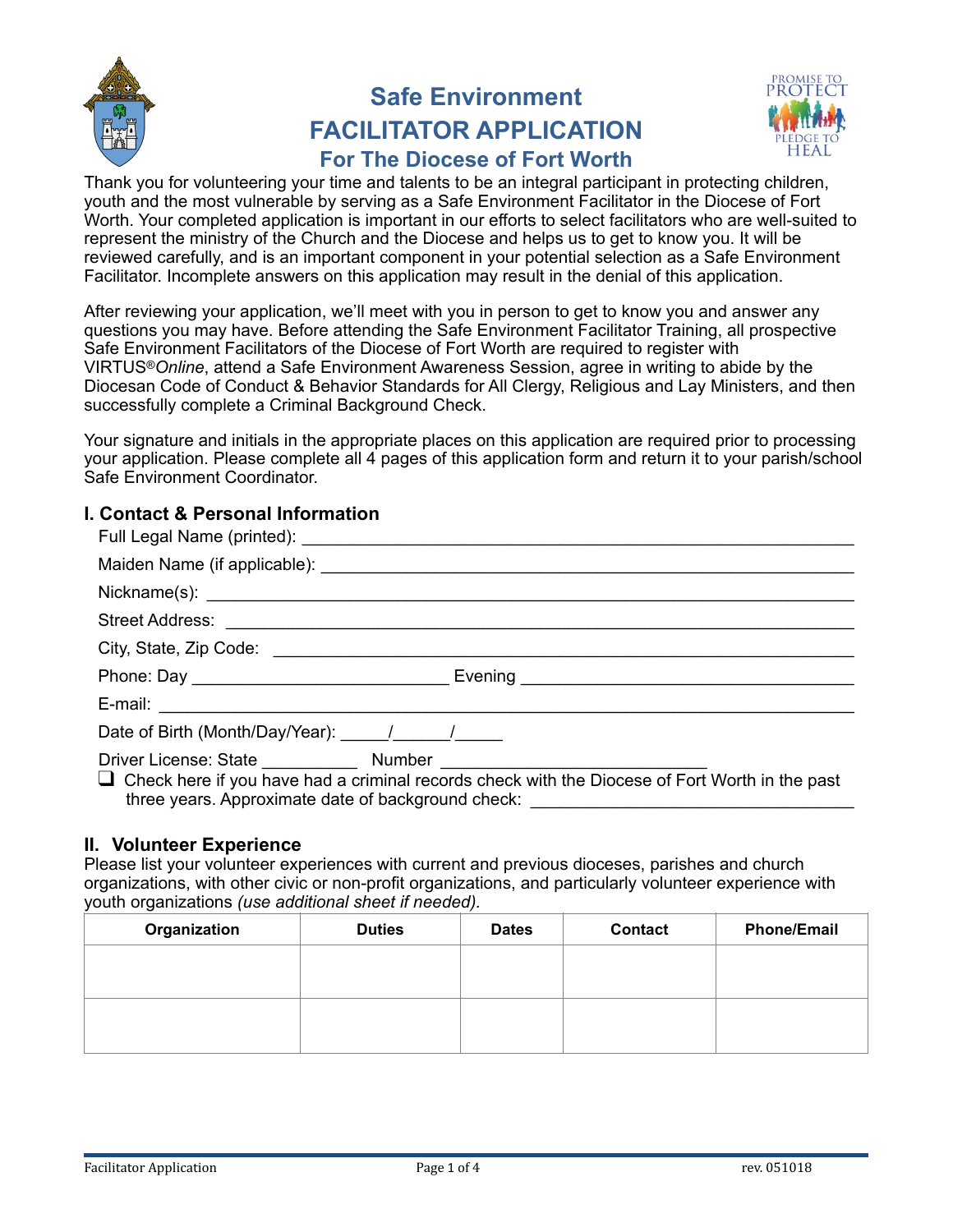#### Cont. - Volunteer Experience

| Organization | <b>Duties</b> | <b>Dates</b> | <b>Contact</b> | <b>Phone/Email</b> |
|--------------|---------------|--------------|----------------|--------------------|
|              |               |              |                |                    |
|              |               |              |                |                    |
|              |               |              |                |                    |
|              |               |              |                |                    |

#### **III. References**

| <b>Reference Name</b><br><b>Professional/Civic/Personal</b><br>(not family members) | <b>Address</b><br>City, State, Zip | Daytime Phone &<br>Email | <b>How long</b><br>have you<br>known this<br>person? | <b>Has this</b><br>person<br>agreed to<br>provide a<br>reference? |
|-------------------------------------------------------------------------------------|------------------------------------|--------------------------|------------------------------------------------------|-------------------------------------------------------------------|
|                                                                                     |                                    |                          |                                                      |                                                                   |
|                                                                                     |                                    |                          |                                                      |                                                                   |
|                                                                                     |                                    |                          |                                                      |                                                                   |
|                                                                                     |                                    |                          |                                                      |                                                                   |

# **IV. Questions** *(use additional pages if necessary)*

- 1. What parish are you currently attending and/or registered with?
- 2. Are you a Catholic in good standing? Yes  $\Box$  No  $\Box$
- 3. If married, were you married by a priest or deacon in the Catholic Church? Yes  $\Box$  No  $\Box$
- 4. Has any parish, school, facility, organization, or faith community terminated or refused your

volunteer service? Yes **□** No **□** *If, yes, please explain*?

5. Have you ever been accused of physically, sexually, or emotionally abusing a child? Yes  $\Box$  No  $\Box$ *If, yes, please explain*?

 \_\_\_\_\_\_\_\_\_\_\_\_\_\_\_\_\_\_\_\_\_\_\_\_\_\_\_\_\_\_\_\_\_\_\_\_\_\_\_\_\_\_\_\_\_\_\_\_\_\_\_\_\_\_\_\_\_\_\_\_\_\_\_\_\_\_\_\_\_\_\_\_\_\_\_\_\_ \_\_\_\_\_\_\_\_\_\_\_\_\_\_\_\_\_\_\_\_\_\_\_\_\_\_\_\_\_\_\_\_\_\_\_\_\_\_\_\_\_\_\_\_\_\_\_\_\_\_\_\_\_\_\_\_\_\_\_\_\_\_\_\_\_\_\_\_\_\_\_\_\_\_\_\_\_

 \_\_\_\_\_\_\_\_\_\_\_\_\_\_\_\_\_\_\_\_\_\_\_\_\_\_\_\_\_\_\_\_\_\_\_\_\_\_\_\_\_\_\_\_\_\_\_\_\_\_\_\_\_\_\_\_\_\_\_\_\_\_\_\_\_\_\_\_\_\_\_\_\_\_\_\_\_ \_\_\_\_\_\_\_\_\_\_\_\_\_\_\_\_\_\_\_\_\_\_\_\_\_\_\_\_\_\_\_\_\_\_\_\_\_\_\_\_\_\_\_\_\_\_\_\_\_\_\_\_\_\_\_\_\_\_\_\_\_\_\_\_\_\_\_\_\_\_\_\_\_\_\_\_\_

- 6. Have you ever had your parental rights restricted, suspended or terminated? Yes ❑ No ❑ *If, yes, please explain*? \_\_\_\_\_\_\_\_\_\_\_\_\_\_\_\_\_\_\_\_\_\_\_\_\_\_\_\_\_\_\_\_\_\_\_\_\_\_\_\_\_\_\_\_\_\_\_\_\_\_\_\_\_\_\_\_\_\_\_\_\_\_\_\_
- 7. Has a civil or criminal complaint ever been filed against you alleging physical or sexual abuse or sexual harassment? Yes ■ No ■ If, yes, please explain?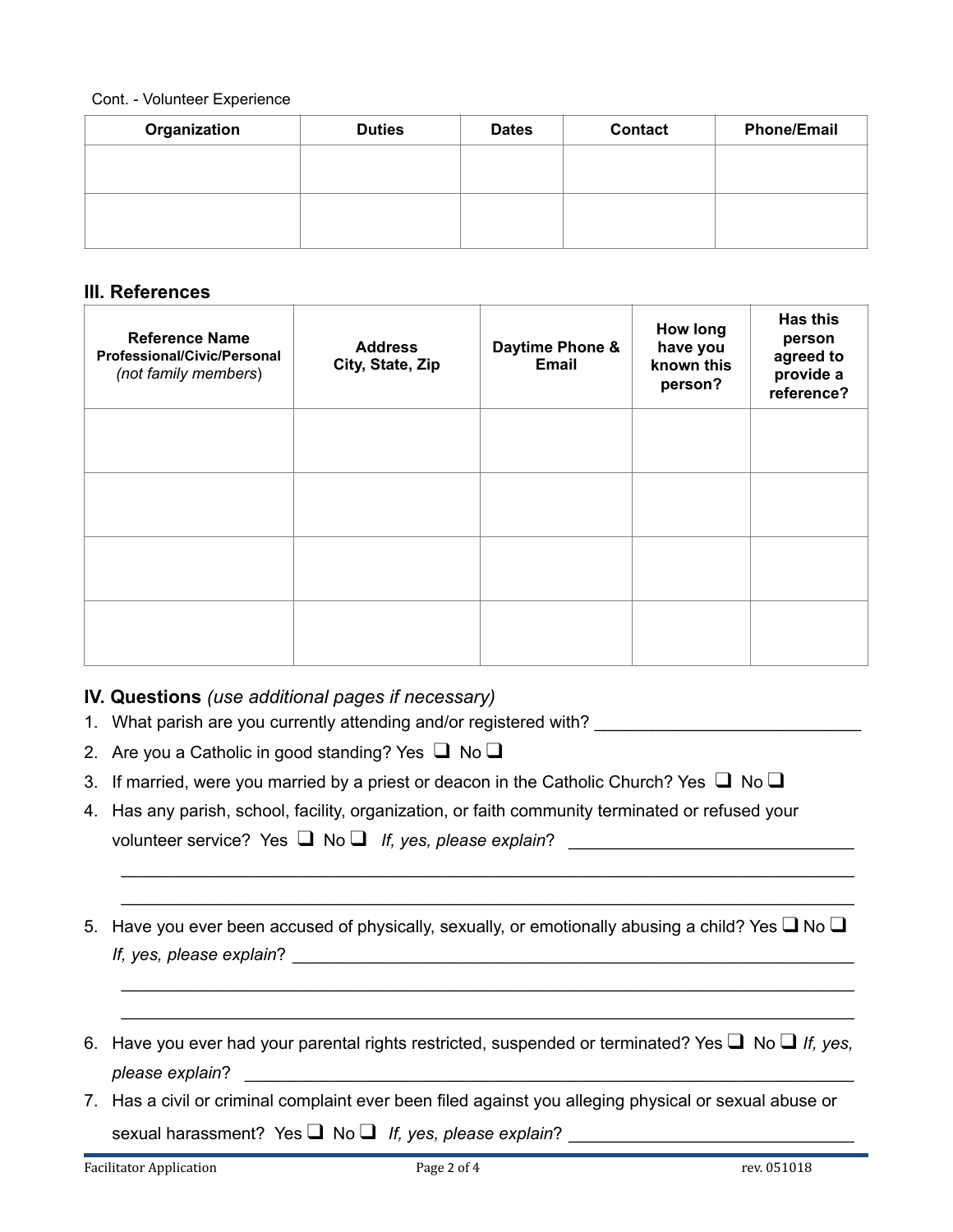- 8. Why are you applying for the role of Safe Environment Facilitator?
- 9. What gifts, talents, previous training and/or education do you bring to the role that will enhance your ability to serve as a Safe Environment Facilitator **Environment Facilitator**

 \_\_\_\_\_\_\_\_\_\_\_\_\_\_\_\_\_\_\_\_\_\_\_\_\_\_\_\_\_\_\_\_\_\_\_\_\_\_\_\_\_\_\_\_\_\_\_\_\_\_\_\_\_\_\_\_\_\_\_\_\_\_\_\_\_\_\_\_\_\_\_\_\_\_\_\_\_ \_\_\_\_\_\_\_\_\_\_\_\_\_\_\_\_\_\_\_\_\_\_\_\_\_\_\_\_\_\_\_\_\_\_\_\_\_\_\_\_\_\_\_\_\_\_\_\_\_\_\_\_\_\_\_\_\_\_\_\_\_\_\_\_\_\_\_\_\_\_\_\_\_\_\_\_\_ \_\_\_\_\_\_\_\_\_\_\_\_\_\_\_\_\_\_\_\_\_\_\_\_\_\_\_\_\_\_\_\_\_\_\_\_\_\_\_\_\_\_\_\_\_\_\_\_\_\_\_\_\_\_\_\_\_\_\_\_\_\_\_\_\_\_\_\_\_\_\_\_\_\_\_\_\_

\_\_\_\_\_\_\_\_\_\_\_\_\_\_\_\_\_\_\_\_\_\_\_\_\_\_\_\_\_\_\_\_\_\_\_\_\_\_\_\_\_\_\_\_\_\_\_\_\_\_\_\_\_\_\_\_\_\_\_\_\_\_\_\_\_\_\_\_\_\_\_\_\_\_\_\_\_ \_\_\_\_\_\_\_\_\_\_\_\_\_\_\_\_\_\_\_\_\_\_\_\_\_\_\_\_\_\_\_\_\_\_\_\_\_\_\_\_\_\_\_\_\_\_\_\_\_\_\_\_\_\_\_\_\_\_\_\_\_\_\_\_\_\_\_\_\_\_\_\_\_\_\_\_\_

\_\_\_\_\_\_\_\_\_\_\_\_\_\_\_\_\_\_\_\_\_\_\_\_\_\_\_\_\_\_\_\_\_\_\_\_\_\_\_\_\_\_\_\_\_\_\_\_\_\_\_\_\_\_\_\_\_\_\_\_\_\_\_\_\_\_\_\_\_\_\_\_\_\_\_\_\_

\_\_\_\_\_\_\_\_\_\_\_\_\_\_\_\_\_\_\_\_\_\_\_\_\_\_\_\_\_\_\_\_\_\_\_\_\_\_\_\_\_\_\_\_\_\_\_\_\_\_\_\_\_\_\_\_\_\_\_\_\_\_\_\_\_\_\_\_\_\_\_\_\_\_\_\_\_ \_\_\_\_\_\_\_\_\_\_\_\_\_\_\_\_\_\_\_\_\_\_\_\_\_\_\_\_\_\_\_\_\_\_\_\_\_\_\_\_\_\_\_\_\_\_\_\_\_\_\_\_\_\_\_\_\_\_\_\_\_\_\_\_\_\_\_\_\_\_\_\_\_\_\_\_\_

10. What do you intend to accomplish by your involvement?

11. Are there any time constraints that affect your ability to schedule and facilitate Safe Environment Awareness Sessions throughout the next year? Yes **□** No □ *If, yes, please explain*?

\_\_\_\_\_\_\_\_\_\_\_\_\_\_\_\_\_\_\_\_\_\_\_\_\_\_\_\_\_\_\_\_\_\_\_\_\_\_\_\_\_\_\_\_\_\_\_\_\_\_\_\_\_\_\_\_\_\_\_\_\_\_\_\_\_\_\_\_\_\_\_\_\_\_\_\_\_

#### **V. Educational history**

| <b>Dates</b><br>(Start with most recent) | <b>School Name &amp; Address</b><br>City, State Zip | <b>Type of School</b> | Name of Program/<br><b>Degree</b> | Program<br>Completed? |
|------------------------------------------|-----------------------------------------------------|-----------------------|-----------------------------------|-----------------------|
| Started ///                              |                                                     |                       |                                   |                       |
| Ended / /                                |                                                     |                       |                                   |                       |
|                                          |                                                     |                       |                                   |                       |
| Started $\frac{1}{2}$                    |                                                     |                       |                                   |                       |
| Ended $\frac{1}{1}$                      |                                                     |                       |                                   |                       |
| Started __/_/                            |                                                     |                       |                                   |                       |
| Ended / /                                |                                                     |                       |                                   |                       |

#### **VI. Employment History**

| Dates of<br><b>Employment</b><br>(Start with most recent) | <b>Company Name &amp;</b><br>Address, City, State Zip | <b>Immediate Supervisor</b><br>Name & Phone | <b>Position</b><br><b>Held</b> | <b>Reason for</b><br>Leaving |
|-----------------------------------------------------------|-------------------------------------------------------|---------------------------------------------|--------------------------------|------------------------------|
| Started                                                   |                                                       |                                             |                                |                              |
| Ended                                                     |                                                       |                                             |                                |                              |

Cont. Employment History

| Dates of          | <b>Company Name &amp;</b> | <b>Immediate Supervisor</b> | <b>Position</b> | <b>Reason for</b> |
|-------------------|---------------------------|-----------------------------|-----------------|-------------------|
| <b>Employment</b> | Address, City, State Zip  | Name & Phone                | Held            | Leaving           |